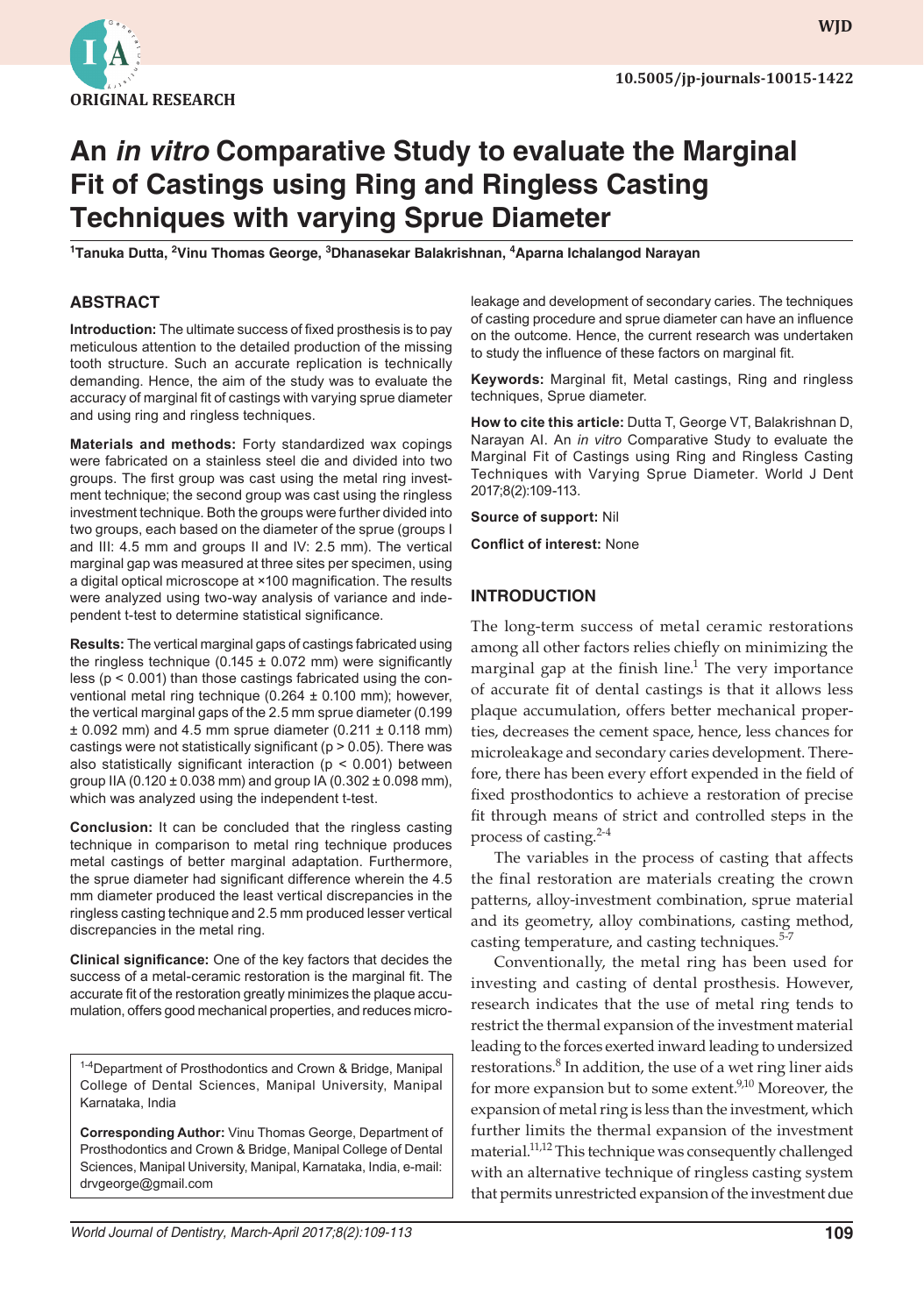to removal of the ring. The procedure consists of a plastic ring that confines the heat-resistant phosphate bonded investment to allow its initial setting followed by removal of the plastic ring to permit an isotropic expansion of the investment material.<sup>13,14</sup>

Another factor that affects success of casting is the sprue that forms a channel through which the molten metal can flow and fill the mold space. The efficacy of the sprue design depends on various components, such as the thickness of the sprue, sprue angulation to the wax pattern, material of the sprue, and location of the sprue. Above all, sprue diameter plays a vital role. Preferably, various authors have recommended that the sprue thickness should be same or larger than the thickest portion of the wax pattern.<sup>15,16</sup>

Hence, the purpose of this *in vitro* study was to evaluate the marginal fit of metal castings using metal ring and ringless casting techniques and to find out a reliable technique which can be used for routine casting. The study also reflects on the effect of sprue diameter on the marginal discrepancy of the metal castings.

#### **MATERIALS AND METHODS**

A standardized stainless steel metal die with a core of 6 mm height and 8 mm diameter, with 6° taper and a 1.5 mm uniform sharp cervical margin of 90° was made to simulate a prepared molar tooth on which the wax patterns were fabricated. To ensure uniform thickness of the wax pattern, a stainless steel analog with no superior surface was also made that fits exactly onto the metal die creating a uniform space of 1.5 mm. Predetermined markings were scribed on the master die at three points at the level of the finish line to identify the marginal discrepancies.<sup>17,18</sup>

On the metal die, 40 wax patterns were fabricated, which was divided into two groups: The metal ring casting and ringless casting group with 20 metal copings each. The metal ring casting and ringless casting groups were further subdivided based on the sprue diameter into two groups: Groups I and III (4.5 mm) and groups II and IV (2.5 mm) (Table 1).

To fabricate the cylindrical wax pattern, the stainless steel analog and the die were first brushed with the die lubricant. The crown blue wax was melted over the burner, which was poured into the space between the analog and the metal die from the superior opening. The assembly was held together for 3 minutes to allow the wax to completely harden.

| Groups         | Group I  | Group II         | Group III       | Group IV         |
|----------------|----------|------------------|-----------------|------------------|
| Type of ring   | Ring     | Ring             | <b>Ringless</b> | <b>Ringless</b>  |
| Sprue diameter | $4.5$ mm | $2.5 \text{ mm}$ | $4.5$ mm        | $2.5 \text{ mm}$ |
|                |          |                  |                 |                  |

This was followed by spruing of each wax pattern with the respective sprue diameters. The wax patterns belonging to groups I and III were sprued with a 4.5 mm sprue diameter and the wax patterns belonging to groups II and IV were sprued with a 2.5 mm sprue diameter at 45° angle. A reservoir was placed at 2 mm from the sprue ends. The entire assembly was attached to the wax crucible former such that it was 6 mm away from the ring end and each assembly were invested separately.

In the metal ring casting technique, the ring was lined with wet cellulose ring liner and the investment was conventionally allowed to bench set for 1 hour. However, in the ringless casting technique, each of the ring was left in the pressure pot at 1.5 psi for 5 minutes and after 10 minutes of initial setting, the plastic rings were removed and allowed to bench set for an hour.

The molds were placed in the burn out furnace at 230° till it reached 950° at which it was maintained for 15 minutes to ensure complete wax burn out. The molds were then cast with two nickel-chromium pellets. The retrieved castings were divested with sandblasting with 50 microns aluminum oxide particles and then ultrasonically cleaned. The sprues were removed and a "blind operator" placed the castings on the master die using only finger pressure. In case, the internal surface had some minor defects, they were removed with a diamond coated round bur.

#### **MEASUREMENTS AND STATISTICAL ANALYSIS**

The metal castings were seated on the metal die and the accuracy of fit was evaluated by measuring the gap between the finish line and the margins of the casting on three predetermined specific sites with the use of Mitutoyo toolmaker microscope under ×15 magnification. Statistical analysis was executed using IBM Statistical Package for the Social Sciences statistic 20 (Table 2). The mean vertical discrepancy for each group was analyzed (Graph 1) by a two-way analysis of variance (ANOVA) (Table 3) followed by independent t-test to analyze the interaction (Table 4).

#### **RESULTS**

The values from two-way ANOVA indicated that there was statistical significance in the type of ring system

**Table 2:** Descriptive analysis

| Type of         |                        |                        |    |
|-----------------|------------------------|------------------------|----|
| ring            | Sprue diameter (mm)    | $Mean \pm SD$ (mm)     | n  |
| Ring            | 2.5                    | $0.22653 \pm 0.091452$ | 10 |
|                 | 4.5                    | $0.30277 \pm 0.098573$ | 10 |
|                 | Total                  | $0.26465 \pm 0.100467$ | 20 |
| <b>Ringless</b> | 2.5                    | $0.17150 \pm 0.089493$ | 10 |
|                 | 4.5                    | $0.12000 \pm 0.038968$ | 10 |
|                 | Total                  | $0.14575 \pm 0.072187$ | 20 |
|                 | SD: Standard deviation |                        |    |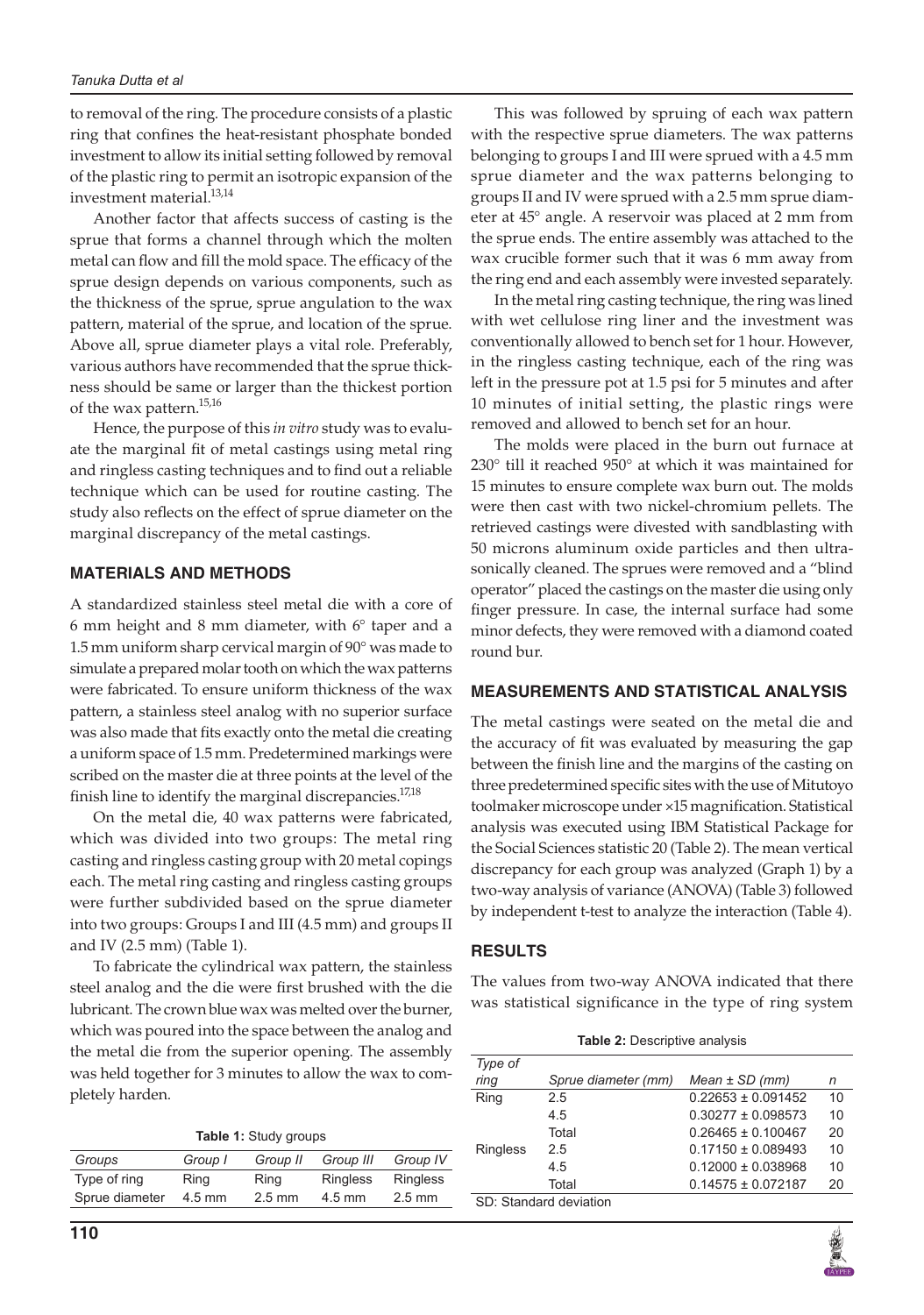*An in vitro Comparative Study to evaluate the Marginal Fit of Castings using Ring and Ringless Casting Techniques* 



| Table 3: Two-way ANOVA          |              |    |       |                |             |
|---------------------------------|--------------|----|-------|----------------|-------------|
|                                 | Type III sum |    | Mean  |                |             |
| Source                          | of squares   | df |       | square F-value | Significant |
| Type of ring                    | 0.141        |    | 0.141 | 20.483         | < 0.001     |
| Sprue diameter                  | 0.002        |    | 0.002 | 0.222          | 0.641       |
| Type of ring*<br>sprue diameter | 0.041        |    | 0.041 | 5.910          | 0.020       |
| Corrected total                 | 0.432        | 39 |       |                |             |

**Table 4:** Independent t-test in groups I and III

|         | Type of ring           | n   | $Mean \pm SD$ (mm)     | p-value |
|---------|------------------------|-----|------------------------|---------|
| Average | Rina                   | 10. | $0.30277 \pm 0.098573$ | < 0.001 |
|         | <b>Ringless</b>        | 10  | $0.12000 \pm 0.038968$ |         |
|         | CD: Ctandard doviation |     |                        |         |

SD: Standard deviation

**Graph 1:** Mean vertical discrepancies of the groups

used and also an interaction between the type of the ring and the sprue diameter. The ringless casting technique produced significantly less vertical discrepancy in comparison to the metal ring casting technique (groups I and II: 0.264  $\pm$  0.100 mm and groups III and IV: 0.145  $\pm$ 0.072 mm). The independent t-test analysis showed that there was statistical significance when a 4.5 mm sprue diameter was used in the ringless casting technique.

## **DISCUSSION**

The minimum estimate of marginal discrepancy of fixed restorations has been an issue of contention. Holmes et al<sup>19</sup> have defined the internal gap as the measurement between the axial wall of the prepared tooth and the internal surface of the casting, while the same measurement at the margin was called the "marginal gap." The American Dental Association specification number 8 has denoted that the thickness of luting cement for a fixed crown should not surpass 25 μm for type I luting agent or 40 μm for type II luting agent. These values of marginal openings are rarely achieved.<sup>20</sup> Henceforward, McLean and Von Fraunhofer<sup>21</sup> argued and accomplished a 120 to 150 μm opening after cementation could be deliberated as an acceptable marginal gap range.

The accuracy of casting is influenced by various factors, but there is no clear evidence in literature to which variable should be controlled that provides consistently an improved marginal fit of dental castings to prevent microleakage and secondary caries development.<sup>7,22-25</sup>

The conventional metal ring casting technique has been an unfailing technique that has produced clinically acceptable dental prosthesis. However, due to definite restriction of setting and thermal expansion of the investment material by the metal ring coupled with the solidification shrinkage of alloy and uneven thermal expansion of the metal casting ring leads to undersized castings with increased vertical marginal gaps.<sup>8-12</sup> Hence, with the use of the ringless casting technique, the above limitations could be eliminated.<sup>13,14</sup>

In an *in vitro* study investigated in 2000, Lombardas et al<sup>6</sup> stated that ringless casting technique produced less vertical discrepancy ( $181 \pm 71$  µm with Bego) in comparison to the castings produced with conventional metal ring technique (290  $\pm$  87 µm with whip-mix and 291  $\pm$  88 µm with Bego), denoting that both the methods were within the clinical acceptable range, nonetheless the ringless technique being appreciably more accurate method.

In 2014, Prasad et al<sup>26</sup> evaluated the combination of accelerated wax elimination technique with ringless casting technique in comparison with the conventional wax eliminated and metal ring casting technique. The results were again in bias of ringless casting technique  $(76.98 \pm 7.59 \,\mu m)$  whether conventionally wax eliminated or accelerated wax eliminated in the production of less vertical discrepancies.

In this study, the resultant mean vertical discrepancies were similar to the above studies, proving that due to isotropic expansion of the investment material in the ringless casting technique the marginal adaptation of metal castings were improved. The observed mean of marginal discrepancies in ringless group (groups III and IV) was  $0.145 \pm 0.072$  mm and in the metal ring was  $0.264 \pm 0.100$  mm (groups I and II).

The primary function of sprue is to form a channel through which the molten metal can flow and fill the mold space. The diameter of the sprue is considered to be one of the crucial variable that influences the castings marginal adaptation. In this experiment, two diameters were considered thicker<sup>15</sup> than the ordinarily formed wax patterns, to evaluate its effect on the marginal discrepancy of the nickel–chromium alloy castings.

The obtained results were plotted on profile graph and it can be inferred that in the metal ring groups with increase in the diameter of the sprue the marginal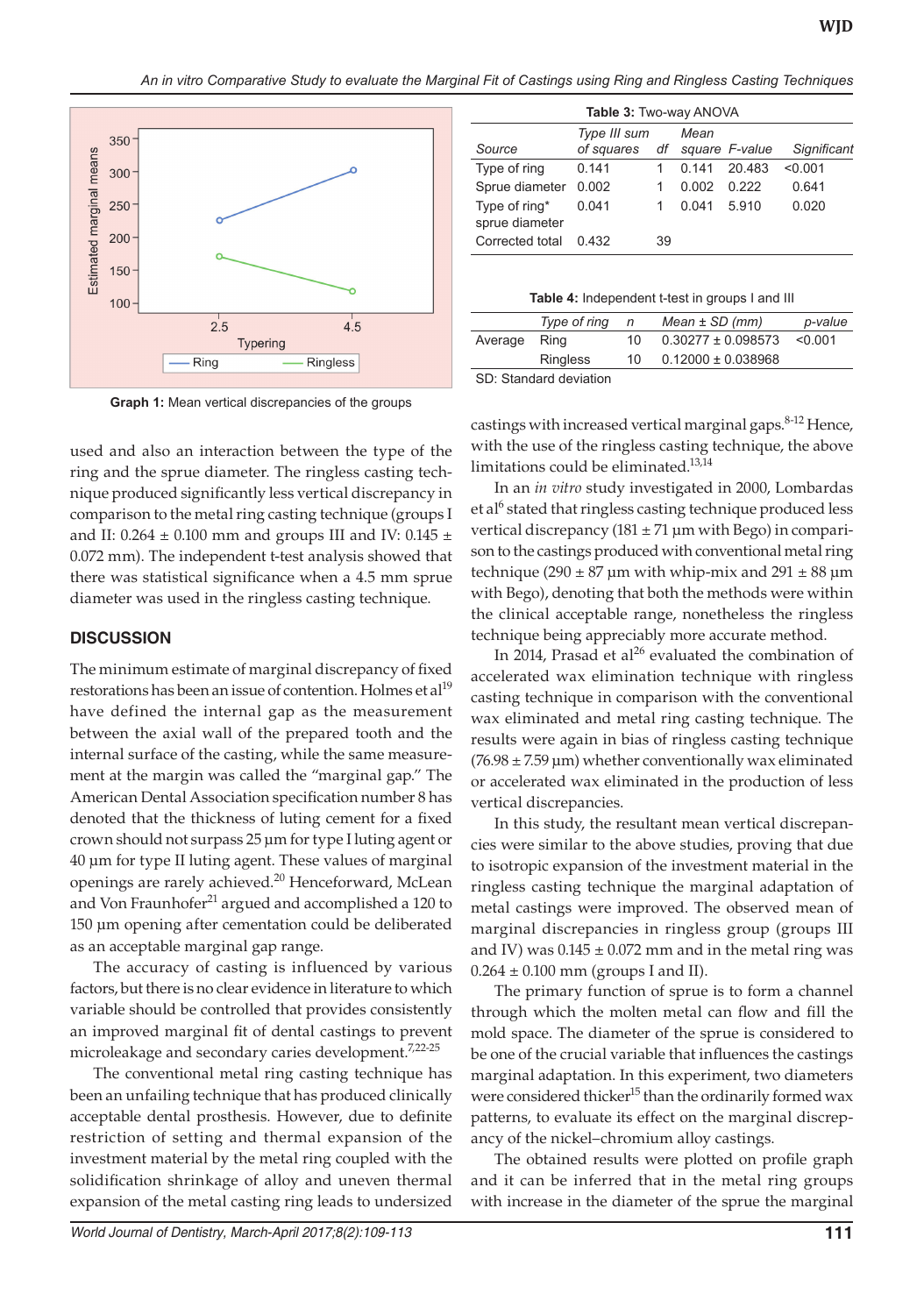discrepancy increased (group I > group II). However, in the ringless groups, with increase in the diameter of the sprue the marginal discrepancy decreased (group IV > group III).

Overall, the 4.5 mm diameter gave the least marginal discrepancy in the ringless group (group I > group II >  $group IV > group III$ ).

Thus, along with an uniform setting and thermal expansion of the phosphate bonded investment material in the ringless casting technique, a larger sprue diameter would allow an easier and unobstructed channel for the molten metal to fill in the mold space uniformly. This was observed in group III, with the larger sprue diameter having the least mean vertical discrepancy of 0.12000 mm in relation to group IV of smaller sprue diameter with a mean discrepancy of 0.17150 mm. Altogether, due to the unrestricted expansion of the ringless casting technique, the metal castings produced through this method produced the least vertical discrepancies.

However, in the metal ring groups due to a nonuniform expansion of the investment and the metal ring, a larger sprue would cause greater solidification shrinkage causing greater distortion in contrast with a smaller sprue diameter. Hence, in group II, a lesser mean vertical discrepancy of 0.22653 mm with the smaller diameter was observed and in group I with 4.5 mm diameter, a larger vertical discrepancy 0.30277 mm was observed.

Thus, from this study, the marginal fit of metal castings was much more accurate in the ringless casting technique groups which are consistent to the results achieved in other similar studies. The sprue diameter also played a major role in the marginal discrepancy with differing results in both of the casting techniques. A larger sprue diameter allowed the molten metal to have smooth path to fill the mold space in an investment material, i.e., capable to expand uniformly and compensate for the solidification shrinkage of the alloy. However, the same larger sprue diameter in metal ring casting technique would cause a larger spot of molten metal that would solidify last and, therefore, result in greater vertical discrepancies.

The main limitations of the study are the significance of the die spacer, expansion of die stone, tooth geometry, etc., which also have effects in the accuracy of casting in metal restorations. Hence, further investigations should be performed interlinking all of the possible variables to denote that the ringless casting technique is better technique than the metal ring casting technique.

## **CONCLUSION**

Within the limitations of the study, following conclusions can be drawn:

The ringless casting technique has an isotropic expansion of the investment material and hence, is capable to compensate the solidification shrinkage of the alloy and, therefore, the least discrepancy was observed in the ringless casting groups.

- In the ringless group, the larger sprue diameter showed the least discrepancy followed by the thinner sprue. However, the mean was not significantly different and well within the clinical range. Hence, both of the diameters can be utilized when using the ringless casting technique.
- • Overall, the metal ring casting groups produced greater marginal discrepancy of the metal castings. However, the thinner diameter showed lesser discrepancy in comparison to the larger sprue diameter. This can insinuated that because of larger spot of molten metal being solidified last in the larger sprue diameter, it could result in greater localized shrinkage and cause greater vertical discrepancies.

### **REFERENCES**

- 1. Foster LV. Failed conventional bridge work from general dental practice: clinical aspects and treatment needs of 142 cases. Br Dent J 1990 Mar;168(5):199-201.
- 2. Bader JD, Rozier RG, McFall WT Jr, Ramsey DL. Effect of crown margins on periodontal conditions in regularly attending patients. J Prosthet Dent 1991 Jan;65(1):75-79.
- 3. Knoernschild KL, Campbell SD. Periodontal tissue responses after insertion of artificial crowns and fixed partial dentures. J Prosthet Dent 2000 Nov;84(5):492-498.
- 4. Goodacre CJ, Bernal G, Rungcharassaeng K, Kan JY. Clinical complications in fixed prosthodontics. J Prosthet Dent 2003 Jul;90(1):31-41.
- Johnson A, Winstanley RB. The evaluation of factors affecting the castability of metal ceramic alloy-investment combinations. Int J Prosthodont 1996 Jan-Feb;9(1):74-78.
- Lombardas P, Carbunaru A, McAlarney ME, Toothaker RW. Dimensional accuracy of castings produced with ringless and metal ring investment systems. J Prosthet Dent 2000 Jul;84(1):27-31.
- 7. Johnson A. The effect of sprue design and alloy type on the fit of three-unit metal/ceramic bridges. Eur J Prosthodont Restor Dent 1995 Dec;3(6):241-245.
- 8. Lloyd CH, Yearn JA, Cowper GA, Blavier J, Vanderdonckt M. Measurement of the setting expansion of phosphate-bonded investment materials. Part I – development of the casting-ring test. J Oral Rehabil 2004 Jul;31(7):695-702.
- 9. Morey EF. Dimensional accuracy of small gold alloy castings. Part 4. The casting ring and ring liners. Aust Dent J 1992;37(2):91-97.
- 10. Del Castillo R, ErcoliC, Graser GN, Tallents RH, Moss ME. Effect of ring liner and casting ring temperature on the dimension of cast posts. J Prosthet Dent 2000 Jul;84(1):32-37.
- 11. Rudd, K.; Morrow, R.; Eissmann, H. Removable partial dentures: investment, burn out and casting. In: Dental laboratory procedures. Vol. III. St. Louis: CV Mosby; 1981. p. 293-320.
- 12. McGivney, GP.; Castleberry, DJ. McCracken's removable partial prosthodontics: laboratory procedures. St. Louis: CV Mosby; 1989.
- 13. Dern WM, Hinman RW, Hesby RA, Pelleu GB Jr. Effect of a two-step ringless investment technique on alloy castability. J Prosthet Dent 1985 Jun;53(6):874-876.